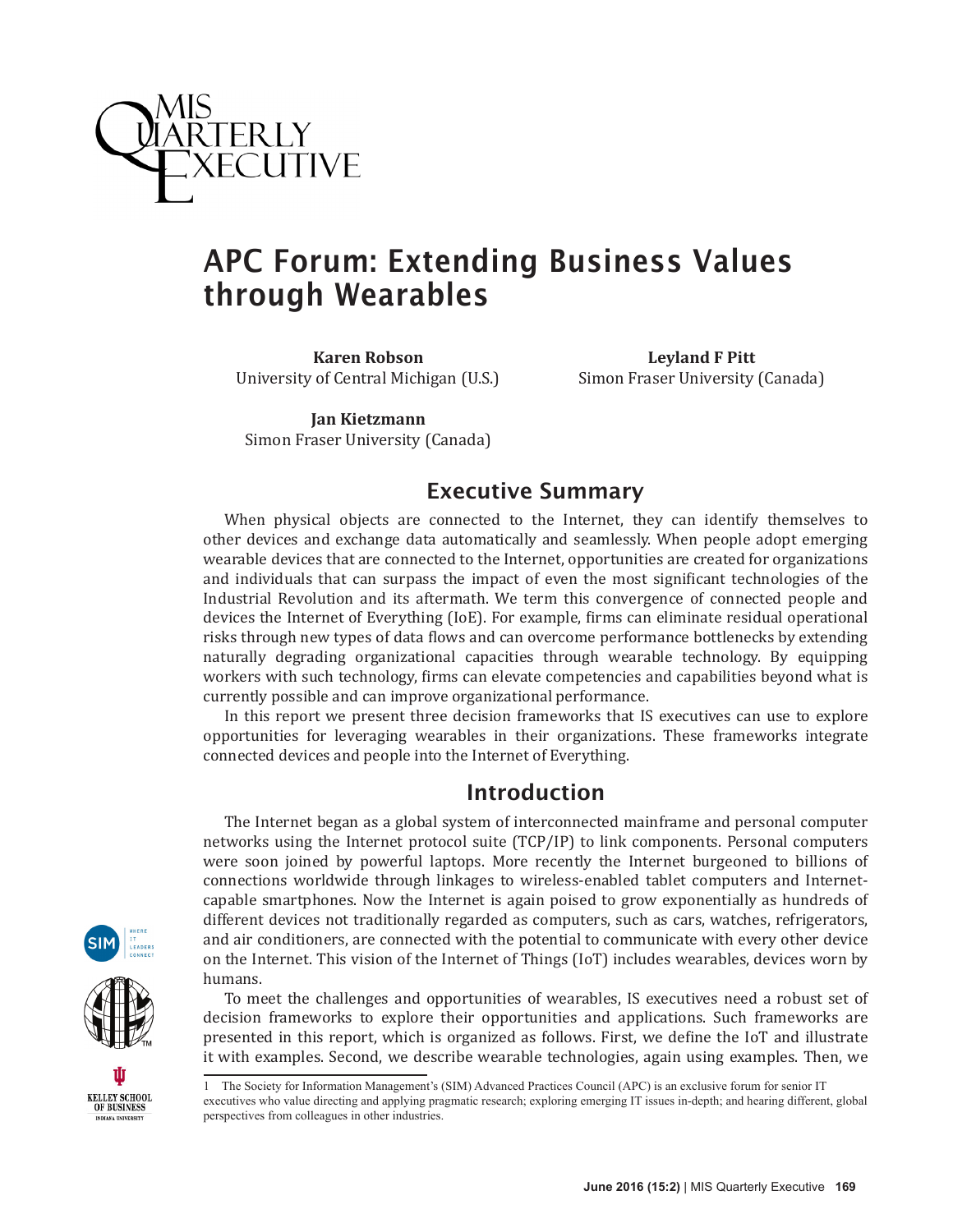explain the emergence of the Internet of People, as humans wear technologies that become part of the Internet. Although there have been some notable successes to date in the wearables arena, there have also been some prominent bombs. To overcome the likelihood of failures, we propose frameworks that IS executives can use to assess wearable technologies and applications. Two such frameworks, the Source-User (SU) grid and the Purpose-Interaction (PI) matrix are described. We conclude by showing how these two frameworks can be integrated into an idea generation process that enables IS executives to conceptualize wearable technologies and applications into a future in which all devices and all individuals are connected into an Internet of Everything (IoE).

### The Internet of Things

The IoT allows everyday physical objects to be connected to the Internet so that they can collect data, identify themselves to other devices, engage in seamless and automatic data exchange, and in some situations be controlled by other devices. Whereas the original Internet was essentially about computers (and obviously the humans behind them) communicating and exchanging data, the IoT is about connectivity among a host of everyday objects such as cars, household appliances, and even whole cities embedded with chips, software, sensors, and network connectivity.

We are familiar with such physical objects as smartphones, tablets, and other computing devices that connect to the Internet to identify themselves and engage in data exchange with other devices. However, the IoT extends beyond portable electronic devices to include such things as vehicles and home monitoring systems.

### Wearable Technologies

Wearable technologies ("wearables") refer to the technological enhancement of products that can be worn on almost any part of the anatomy (e.g., watches, glasses, shoes), as illustrated in Table 1. Although people have been wearing technology for centuries (for example, the first wristwatch was made for the queen of Naples in 1810), wearables in the current context refer to devices that contain a computer chip as well as computing and communication power. The first wearable computing device was the Gambling Shoe, created by students from MIT in 1961. This electronic piece, worn strapped around the waist, responded to the taps of a shoe. It applied mathematical theories to attempt to beat the roulette wheel in casinos. Today there are many hundreds of wearable devices that can monitor, control, optimize, and even autonomize a wide range of functions and behaviors.

Wearables are the most personal computing devices of all – far more so than personal computers. Depending on which part of the human anatomy a wearable is worn, the device will obviously be visible (e.g. glasses, wristband) or not (torso band, socks). This means that fashion and design appeal will really matter for some devices. For example, Google Glass was heavily criticized because many thought it geeky

#### **IoT Examples**

The electric vehicle manufacturer Tesla makes the whole car part of the IoT. In additon to performing the typical functons of a vehicle, a Tesla car is constantly connected to the Internet. The vehicle's sofware automatically downloads and installs updates, and autonomously schedules a valet to pick the vehicle up when physical maintenance is needed.

Live!y is a smart monitoring and alert system for older adults. This system includes activity sensors that can be placed on household objects – for example, on a refrigerator, or on a medication package – which then monitors the environment and alerts other family members if anything unusual occurs, such as an elderly relative skipping a meal or not taking scheduled medication.

As part of a Father's Day campaign in 2013, Johnnie Walker Whiskey in Brazil connected 100,000 whiskey bottles to the Internet. Each of these bottles was given a unique QR code which, when scanned, allowed people to create, watch, or share a video tribute. As a result, buyers could create personalized flm tributes linked to a specific bottle that they could send as a gift to their fathers.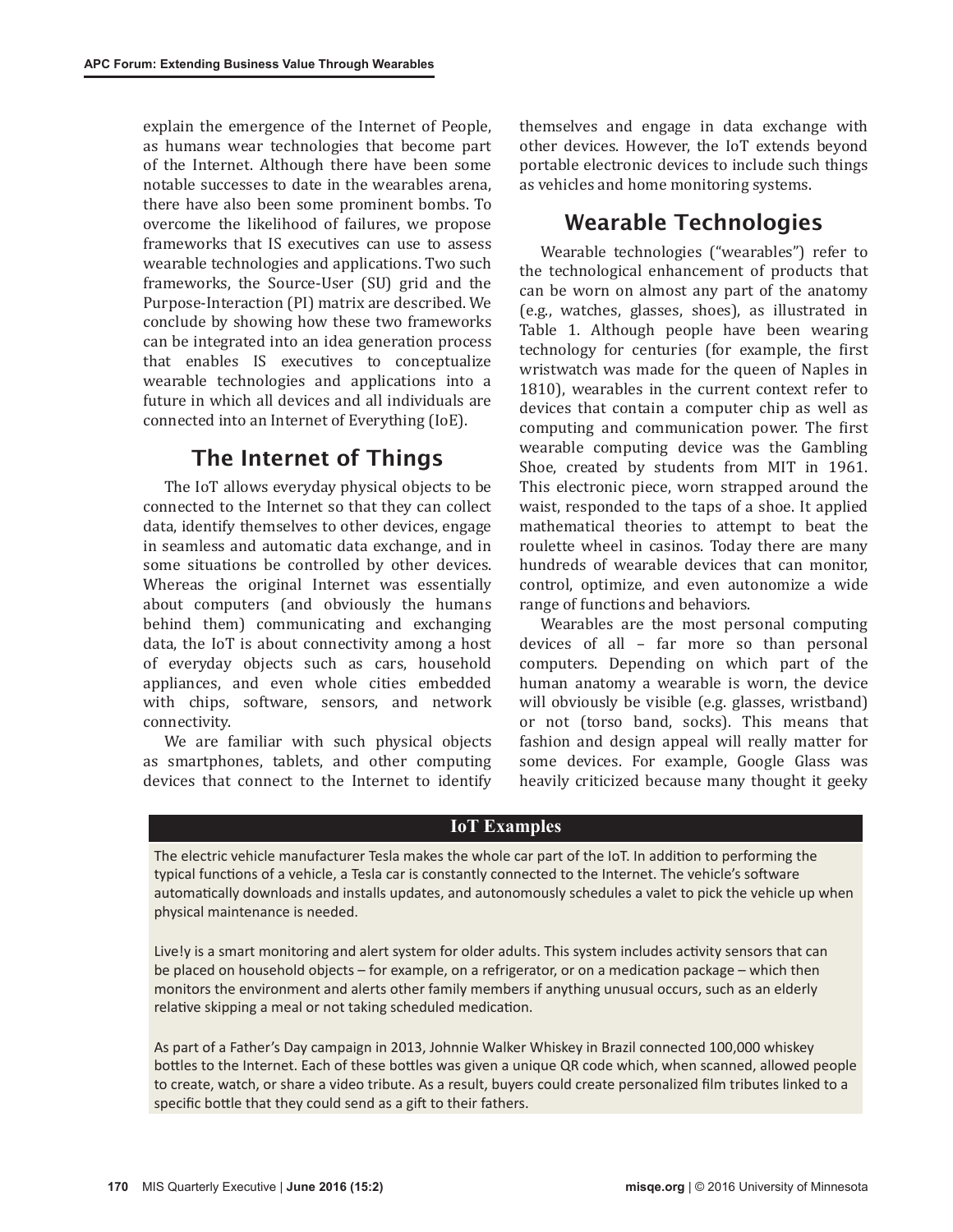| <b>Anatomy</b>  | <b>Device Examples</b>   | <b>Application Examples</b>                                                                                |
|-----------------|--------------------------|------------------------------------------------------------------------------------------------------------|
| Head            | Cap, eyes, glasses, ears | Monitor fatigue; portable computer                                                                         |
| <b>Neck</b>     | Necklace, chain, tie     | Smartphone control, camera                                                                                 |
| Torso           | Shirt, jacket, band      | Monitor health, posture                                                                                    |
| Waist           | Belt, fob                | Monitor activity, identification and<br>location                                                           |
| Upper arm       | <b>Band</b>              | Monitor activity, enhance lifting<br>strength                                                              |
| Lower arm/wrist | Band, watch              | Monitor fitness activity, interact with<br>smartphone, portable computer                                   |
| Hand            | Ring, glove              | Unlock doors, connect people,<br>interact with touch screens in winter,<br>SIRI/Cortana/Google Now enabled |
| Upper thigh     | Band, pants              | "Smart jeans" enable smartphone<br>interaction, enhance physical<br>strength                               |
| Lower leg       | Socks, band              | Pressure sensors monitor foot injury,<br>posture                                                           |
| Foot            | Sock, shoe               | Navigation, fitness                                                                                        |

#### **Table 1: Where is the technology worn?**

#### **Wearable Technology Examples**

Some of the most well-known wearable technologies include wrist-worn devices such as the Fitbit and Apple Watch as well as Google Glass. Additional highly creative and unique wearables are on the market or in development. These range from a urine-powered energy generator worn on the feet to jewelry that alerts wearers to potental over-exposure to UV rays in order to protect against sunburn.

Disney has recently ventured into the use of wearable technology with its Disney Magicband. This \$1 billion investment is a sensor-laden wristband that vacatoners use to check into their hotel rooms, pay for food, and reserve a spot for various attractions. The Magicband tracks the movements of the wearer through RFID, allowing Disney to collect data on visitor movements.

Working with Deeplocal, the online movie streaming service Netflix is developing socks that sense whether a wearer is awake or asleep. These socks address a common problem for Netlix customers, falling asleep while streaming Netlix videos. These socks pause videos when they detect that a subscriber is sleeping, allowing the wearer to wake up and pick up the program right where it left off.

The Lumo helps correct bad posture. It is a small sensor that clips onto a wearer's shirt, undershirt, bra, or jacket. The Lumo senses the posture of the wearer and sends data to an app whenever he begins to slouch. Lumo is designed to coach wearers into adopting a better posture by alerting them whenever their stance puts them at risk for back pain.

The Lechal Smart Shoe uses haptic or vibratory feedback to guide wearers, allowing them to navigate intuitively and hands-free. Designed for individuals who are visually impaired or those operatng in the dark, the shoes give off vibrations like a tap on a shoulder.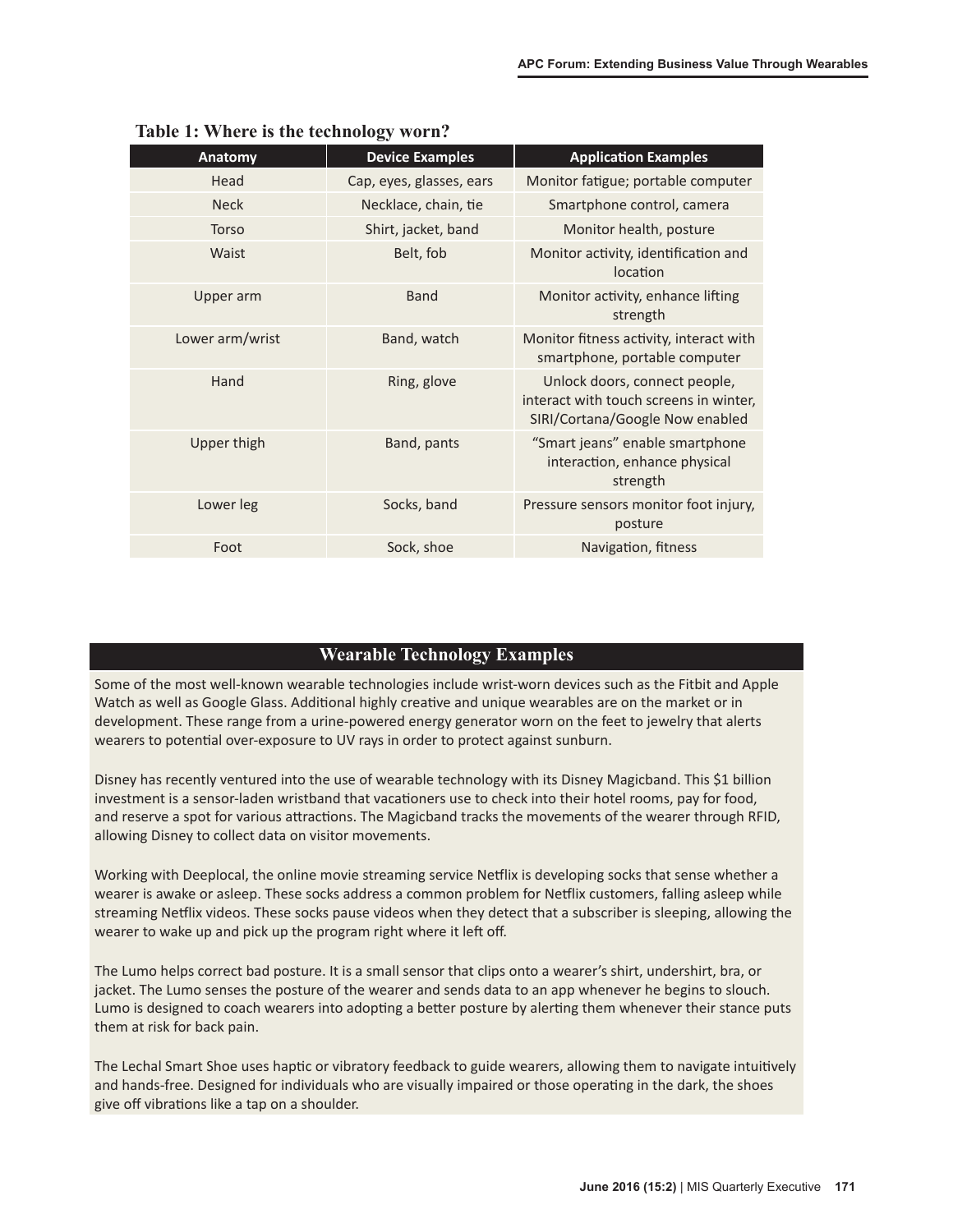or nerdy, while the Apple Watch is generally praised for its design and style. The security of wearables is arguably more critical than for any other computing device. Not only might personal data be at stake, but it is possible that malevolent hacking could lead to the physical injury of the wearer. Many wearables are also very fashionable and therefore expensive. For example, the Brikk's Lux Watch Omni costs \$114,995. It is an 18-karat gold Apple Watch with multiple rows of 11.30 carat diamonds around the face, buttons, and strap clasps. Given the price, theft is a serious factor.

There is little doubt that wearable technologies will represent a huge future market. By the end of 2014 for example, 6% of the UK population (roughly 2.8 million people) had some form of wearable device and that number was set to more than double to 6.1 million (13% of the population) during 2015. Wearables have experienced triple-digit Amazon.com sales increases year-over-year. The consulting firm IDTechEx predicts that the wearables market will grow from \$20 billion in 2015 to almost \$70 billion in 2025.

There have been some notable successes. Apple has shipped nearly 7 million smart watches since launch, a figure in excess of all other vendors' combined shipments over the previous five quarters. But despite much hype, adoption by celebrities, and support from fashion icon Diane

von Furstenberg, Google announced on January 15th 2015 that it would stop producing and marketing Google Glass.

In the belief that executives can learn from failures as well as success stories, we interviewed a senior executive in a major technology company who participated in the development team of a failed wearable device. We were interested primarily in how the idea had originated, how the development process had progressed, why the wearable had failed to meet expectations, and what lessons had been learned. The company and the individual agreed to our investigation on condition of strict anonymity. The learning points provided in the short vignette in the Appendix provide valuable insights on the development of wearable technology.

### The Internet of People

The IoT is a vision of ubiquitous connectivity driven by one basic idea: screens are not the only gateway to the ultimate network of networks. Some might regard wearables, such as glasses and watches, as just more screens through which to access the Internet. But wearables also gather information by monitoring and sensing temperature, blood pressure, physiological data such as blood sugar levels and perspiration content, and communicate through pulses, signals, and haptic feedback. Wearables such as

#### **IoP Examples**

Some wearable devices track the locaton and movements of wearers. The Safelet is a smart bracelet that allows non-wearers to track the movements of the wearer on a smartphone app. This device is intended for parents who want to keep track of their children or adults who are concerned for their own safety and wish to have an easy way to alert others to the fact that they may be in danger. Using this wearable device allows the movements of the wearer to be tracked – thus, they become part of the IoP.

Air New Zealand realized parents and guardians wanted to follow the progress of their unaccompanied minors who were travelling on Air New Zealand. To solve this problem, the airline created NFC-enabled wristbands that could be scanned at various checkpoints throughout an airport. Using this relatvely simple technology, Air New Zealand created a solution to a very common problem. Data from the wristbands – including check-in, boarding, landing, and hand-overs - are automatically sent to up to five parents, guardians, or others who want to follow the status of the unaccompanied minor.

The SmartCap is a hat worn by long-haul truck drivers. It senses the movements of the wearer's head and eyes, and also tracks the amount of time a person has been at the wheel of a vehicle. The SmartCap determines if a driver is getting fatigued and alerts managers, who then call the driver to tell him to take a break. Here again, the wearer of the SmartCap has information transmitted to another individual remotely, allowing that manager to remind the driver to take breaks and sleep as needed.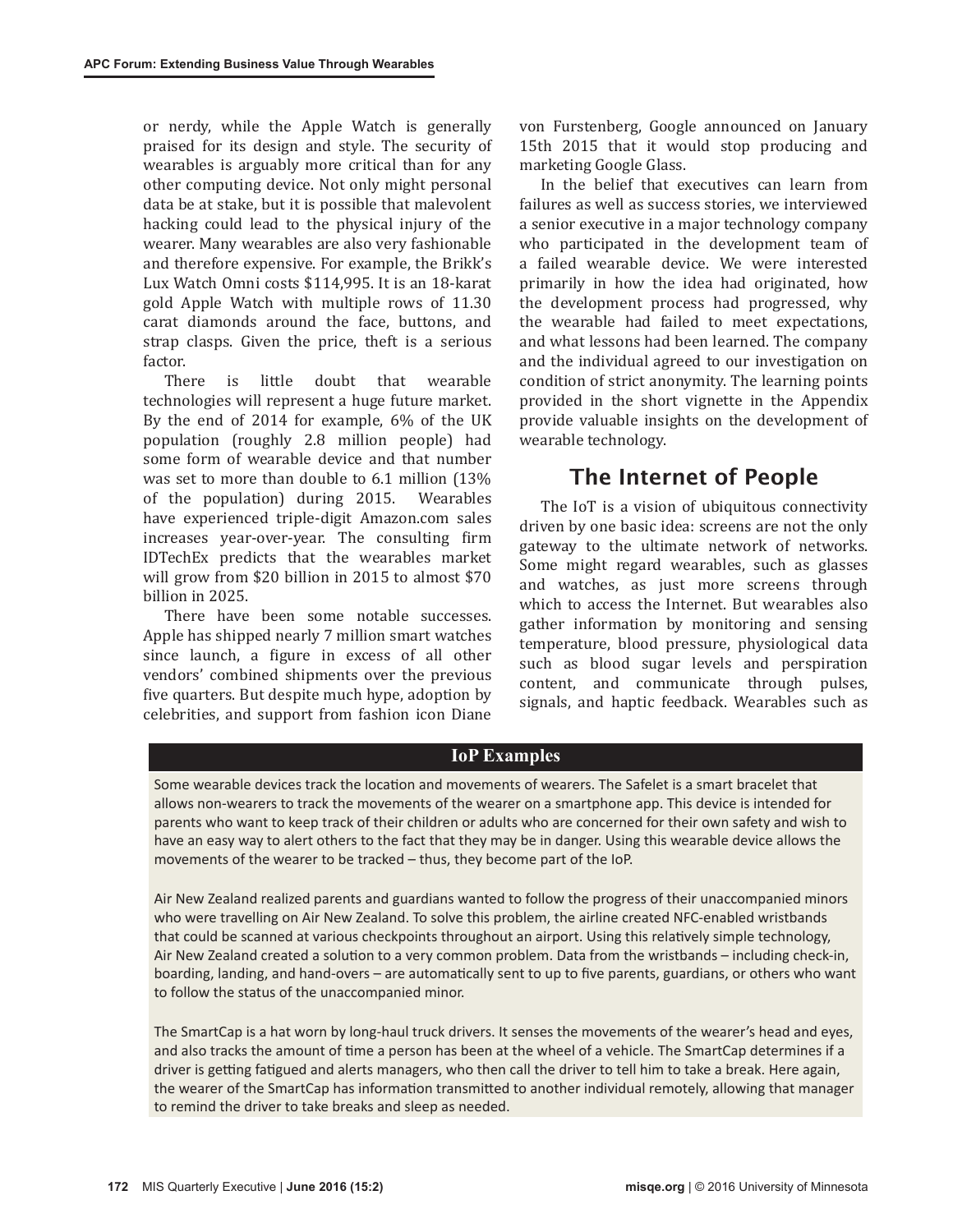armbands and muscle enhancers, torso bands, belts, thigh bands, socks and shoes, along with glasses, watches, and contact lenses will not only be part of the IoT, they will make people part of the IoT and, in doing so, create the Internet of People (IoP).

When people use wearable technologies that truly become part of them, these devices enable them to not only become more conscious of their environment and events happening around them but also to become less or even unconscious of them. Instead of working with devices, people work through them, ideally focusing on the things that matter. We refer to this phenomenon of people and their interaction with all their wearables as the IoP. A number of excellent examples of the IoP are already beginning to emerge.

# Frameworks for Exploring Wearables and their Applications

The first two decision frameworks that IS executives can use to explore opportunities for leveraging wearables are the Source-User (SU) grid and the Purpose-Interaction (PI) matrix. The SU grid can help executives understand the information flows of the device – specifically, it conceptualizes alternatives in who uses the data generated by the wearable device and how the wearable device generates the data. The PI matrix can help executives understand the different purposes for a wearable device in terms of the human experience of wearing it as well as whether the device is intended to interact with the wearer only or with other devices or people.

### The Source-User (SU) Grid

The SU grid asks two simple but fundamental questions about a wearable technology and its applications. First, who will be the main consumer of the information from the device? Will it be the wearer of the device or someone else? Second, from where will the data come? Will the source be internal, that is, from the wearer (a pulse, movement, tears or perspiration) or will it be external, that is, from the environment in which the wearer finds herself (the ambient temperature or location)? These questions are illustrated in the two dimensions of the grid shown in Figure 1.

These questions focus on people and problems rather than technologies and software. The Air New Zealand team began with a problem: "We fly a large number of kids without their parents or guardians, and a 'pain point' for parents or guardians is that they can't track these kids

| Internal              |                                                                       |                           |
|-----------------------|-----------------------------------------------------------------------|---------------------------|
|                       | Self-awareness                                                        | Other-awareness           |
|                       | e.g. Lechal Shoe                                                      | e.g. Smart Cap            |
| Source of<br>the data |                                                                       |                           |
|                       |                                                                       |                           |
|                       | Self-situation-awareness                                              | Other-situation-awareness |
|                       | e.g. Google Glass                                                     | e.g. Safelet              |
| External              |                                                                       |                           |
|                       | Main user of<br>Self (Wearer)<br>Other (Non-wearer<br>the information |                           |

#### **Figure 1: The SU (Source-User) Grid**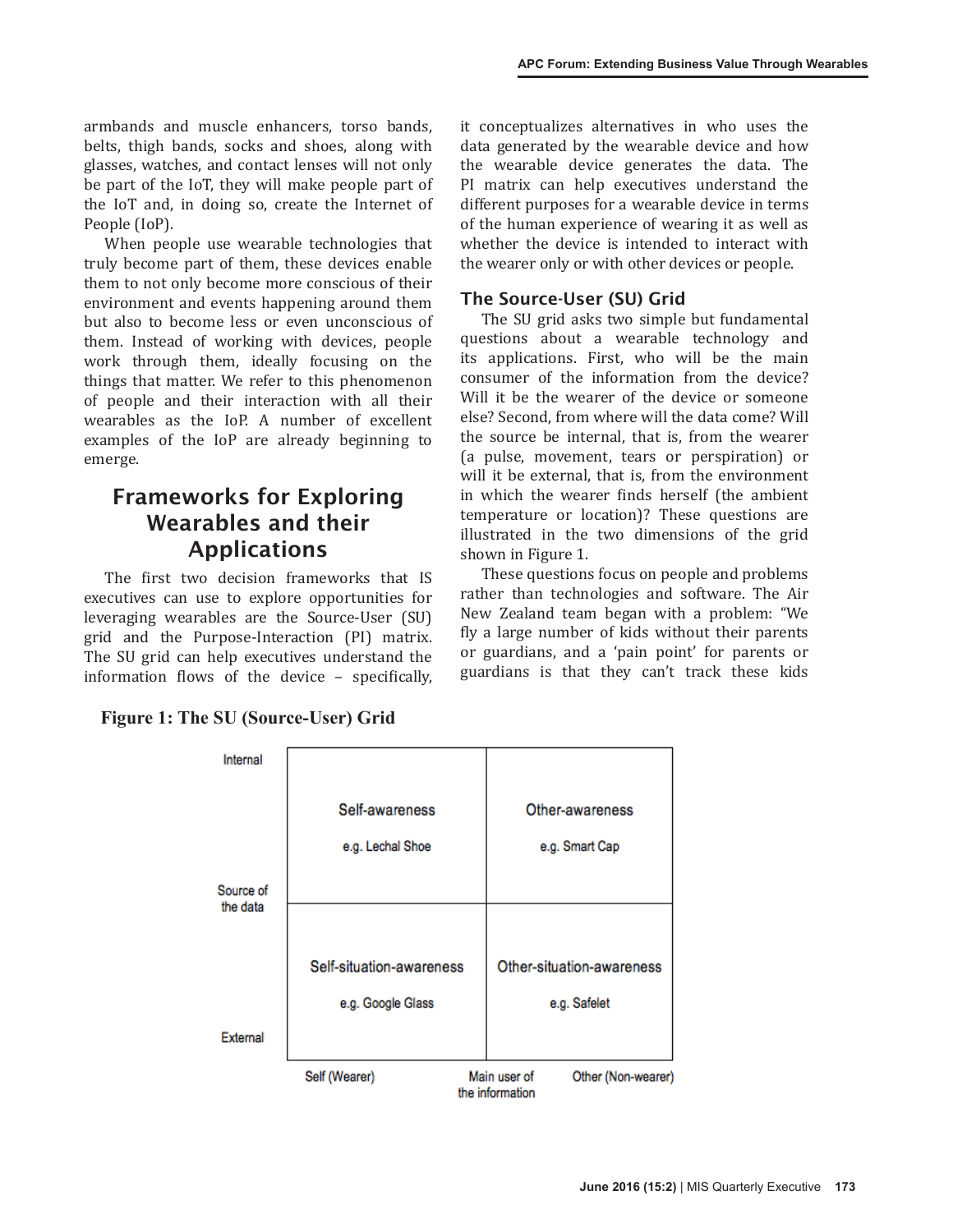over the various phases of their journey." After acquiring the tracking bracelets and the basic software from a vendor, they interfaced them with Air New Zealand's own systems, most of which were already in place (the airline was already using text messages to update frequent flyers on information such as flight delays, gate changes, and boarding times).

Each of the four cells in the SU grid focuses on a different wearer-data source situation. In the lower-left cell, the *self-situation-awareness quadrant*, the main user of the information that the device communicates is the wearer and the data generated is from the external environment. Google Glass is a good example of this: wearers can access the Internet using Glass and can conceivably get any information that that they could access on a smartphone or laptop while moving without a need to carry anything. In the lower-right cell of the grid, the *other-situationawareness quadrant*, the wearer is not the main consumer of the data and the source of the data is not from the wearer himself but rather from the context in which he finds himself. For example, the Safelet gathers exact data about its (and by definition the wearer's) geographic positioning and transmits this information to someone else who needs to know about the wearer's location. This application would be useful to parents or guardians of small children they want to monitor closely.

In the cell in the top-left of the grid, the *selfawareness quadrant*, the wearer is both the source and user of data. The Lechal Shoe follows and exactly measures the wearer's movements and distances and, combined with a GPS locator, uses the data to guide the wearer by prompting movements and changes in direction through a series of vibrations in different parts of the shoe and its sole. In the cell in the top-right of the grid, the *other-awareness quadrant*, the wearer is the source of the data, but not the user. An example is the SmartCap. The cap, worn by longdistance truck drivers, monitors their sleep and rest patterns. The information is monitored at the trucking firm's headquarters and a driver can immediately be alerted to take a mandatory break when the cap detects that the driver needs to sleep.

#### The Purpose-Interaction (PI) Matrix

The PI matrix illustrated in Figure 2 has two dimensions. Networked wearable technologies can either amplify or attenuate consciousness. Amplification means that an individual's ordinary awareness can be extended or enhanced, even to the point of ultraconsciousness. Attenuation means that a wearable technology can take something that once occupied a person's conscious awareness and drop it well below this level by performing a task automatically, thereby rendering it an unconscious process. So the two poles of the first dimension are amplification and attenuation. The second dimension asks whether the wearable device interacts only with the wearer or with others.

In the lower-left cell, the *wearer-attenuation quadrant*, the emphasis is on devices that attenuate information so the wearer does not receive unwanted signals. For example, a diabetic wearing contact lenses that monitor blood glucose levels contained in human tears does not wish to be bombarded with continuous messages when measures are within a satisfactory range. However, when the glucose level moves out of acceptable range, the individual wants to be notified immediately.

In the top-left cell, the *wearer-amplification quadrant*, the device interacts with the wearer by amplifying information. An example is a player wearing a headset in a virtual reality game. Players want to interact with the game in a way that lets them escape from reality and immerse themselves completely.

In the top-right cell, the *cohort-amplification quadrant*, external information is amplified by the device, but not for the benefit of the wearer. An example would be night vision headsets that allow police or military people to view what others are viewing and to communicate at the same time. The external information they share could be real, that is from the geography or terrain, or virtual, such as the sharing of data from a database, viewing a GPS map, or watching video. In the lower-right cell, the *cohort-access quadrant*, the device attenuates signals for the wearer and interacts with a cohort of others, not the wearer. *Airstrip* is an integrated fetal monitoring app that allows fetal heart data to be gathered through a comfortable band worn by a pregnant woman. Data are not only transmitted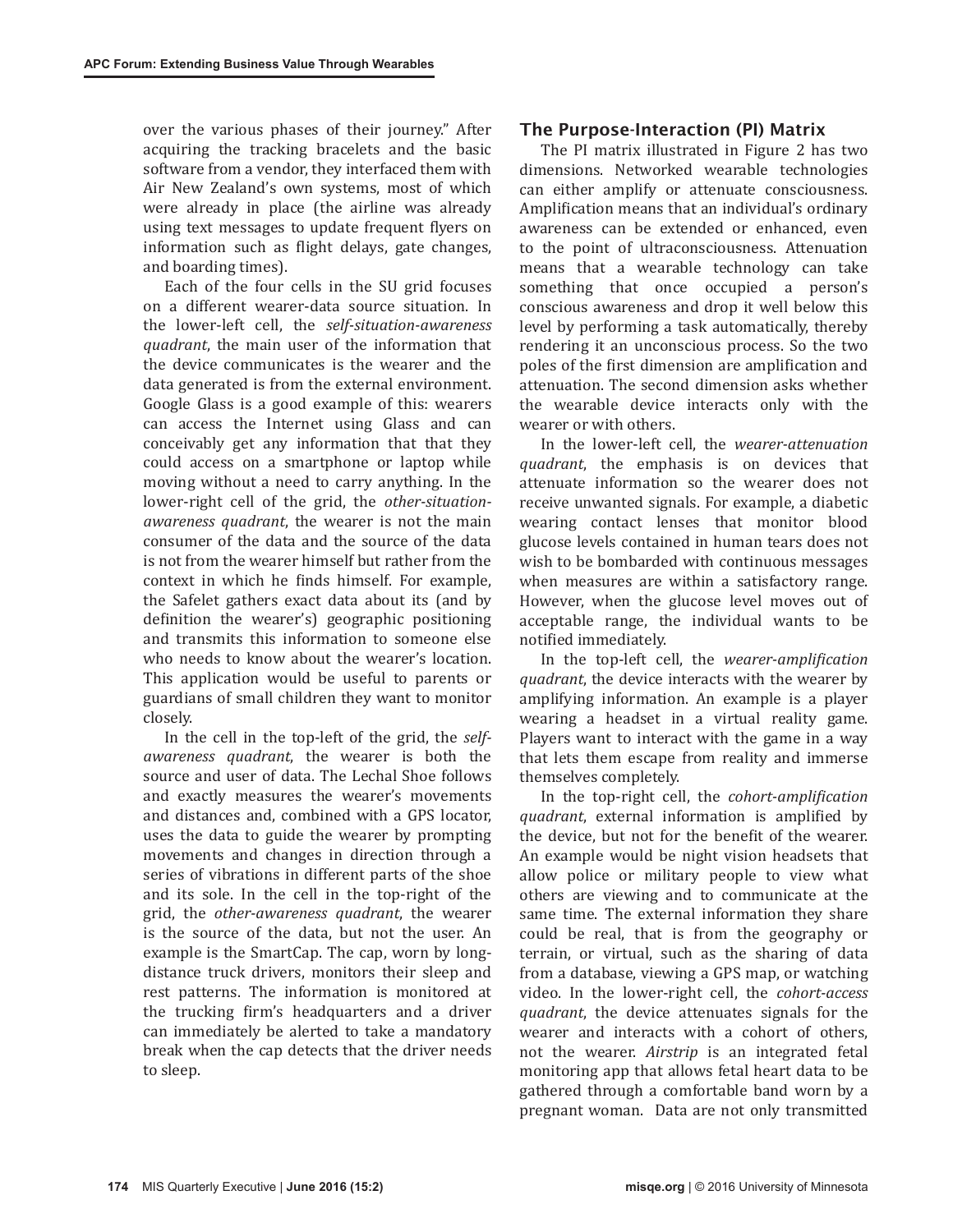

#### **Figure 2: The PI (Purpose-Interaction) Matrix**

wirelessly to the mother's Apple Watch (so she can turn it off if she wishes), but are sent to her physician. Only when data move beyond critical bounds will the physician contact the woman and schedule treatment.

#### The 5-E Framework

Combining the insights from the PI matrix with those from the SU grid yields a useful framework for further conceptualizing potential opportunities for leveraging wearable technologies. The 5E Framework, shown in Figure 3, can help those interested in developing and those considering deploying wearable technologies. For the former, it presents categories for generating, developing, and communicating ideas for new wearable inventions. For the latter, it presents a way to investigate organizational data flow problems and to find appropriate existing wearable solutions.

The 5-E Framework essentially combines the source of the information with the purpose of the device. The resulting quadrants (eliminate, extend, elevate, and enrich and expand) describe different types of organizational problems and introduce opportunities for wearable solutions to be deployed or developed.

**Eliminate** - This first type of data flow problem originates from external risks, primarily those that are not addressable with current technologies. For instance, although bicycle helmets reduce the impact of an accident for the rider and highly reflective clothing lowers the probability of accident in the first place, accidents still occur. Volvo, known for developing the modern car seat belt and being the first car manufacturer to introduce it as standard equipment, treated this risk as a data flow problem (i.e., drivers don't know when riders are nearby) and developed a wearable device in response. With the intention of eliminating blind spot accidents, its smart helmet alerts riders and drivers to each other by uploading both cyclists' and drivers' locations to Volvo's cloud. The helmet functions like any other helmet and the rider is unaware of the smart technology except when alerted of a potential danger. Firms operating in dangerous external environments (e.g., first responders) were quick to consider wearable devices for eliminating such residual risks. However, threats don't have to be life threatening for wearables to offer compelling propositions for *eliminating* external hazards – many other residual risks might be eliminated or at least mitigated further through wearable technologies.

**Extend** - In some cases, the risk originates with the wearer rather than an external source. Our physical and cognitive performance is limited by our anatomy and physiology. Whether based on chronic conditions (e.g., diabetes) or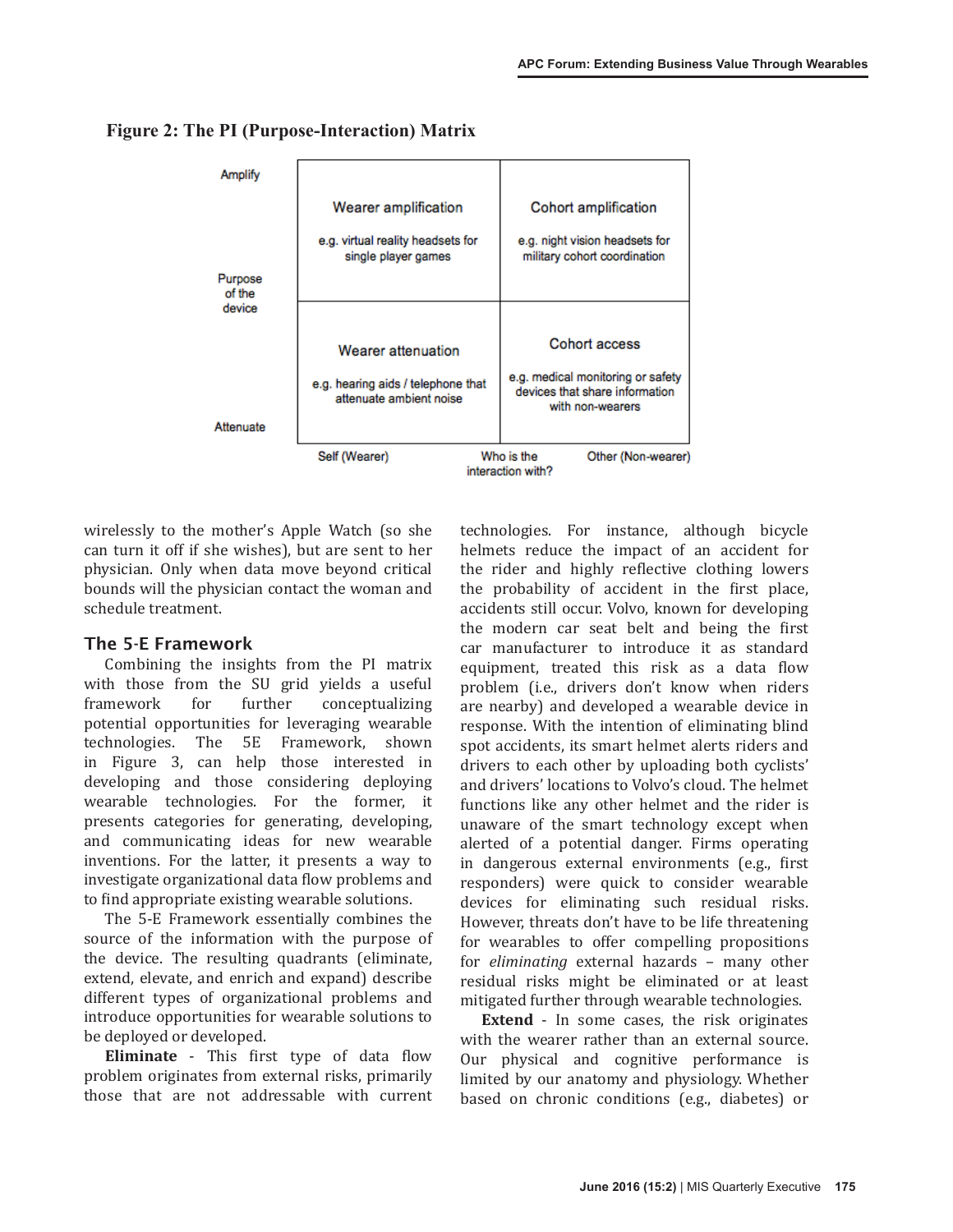induced by extended bodily or mental work, we sometimes operate at suboptimal levels. We naturally tire, lose focus, or suffer from dangerously high or low blood sugar levels. Wearable technologies promise to enable us to perform near optimal levels for longer. They *extend* the time during which we can remain productive and healthy individuals and employees. Residing in the background, these technologies attenuate and imperceptibly monitor performance until performance degrades and an intervention is required. Consider the SmartCap that monitors the tiredness of a driver or the contact lens that checks the insulin in the tears of its wearer. These wearables do not actually improve the capabilities or competences of the wearer, but extend their capacity to operate at acceptable performance levels. We don't become superhuman, but we can function at our normal levels for longer. Such applications are particularly interesting when extended performance reduces the negative impacts on the wearer or on others, or where such extensions carry promising efficiency returns.

**Elevate** - Wearables that operate in the ultra-conscious, on the other hand, don't simply prolong natural performance. By amplifying the wearer's ordinary awareness, they can actually *elevate* our competences (knowledge) and capabilities (processes to apply or exploit these

individual competences). Exoskeletons, which borrow their name from the external protection found on animals' bodies (e.g., on grasshoppers or lobsters), collect data from the wearer and elevate skills, strength, and endurance beyond their natural capabilities. Using systems of motors, pneumatics, levers or hydraulics, a powered glove allows surgeons to operate with higher precision. Robotic suits give manual laborers super strength so that they can effortlessly carry heavy parts tirelessly.

**Enrich & Expand** - The fourth type of wearable technology connects the wearer with the external environment while at the same time amplifying her ordinary awareness. Much like the first type (eliminate) of this framework, applications in this quadrant represent data flow opportunities and problems. Augmented reality (AR) wearables *enrich* experiences by overlaying digital information onto the physical world via an electronic device. As discussed previously, Google Glass remains possibly the best-known attempt at enriching everyday lives, but many others are emerging. Because AR, unlike virtual reality, still allows people to remain in the real world, AR has more immediate practical applications for business. For instance, Optech4D is a set of glasses for maintenance workers. It recognizes a piece of equipment, retrieves its service history on the screen, and displays the relevant



#### **Figure 3: The 5-E Framework**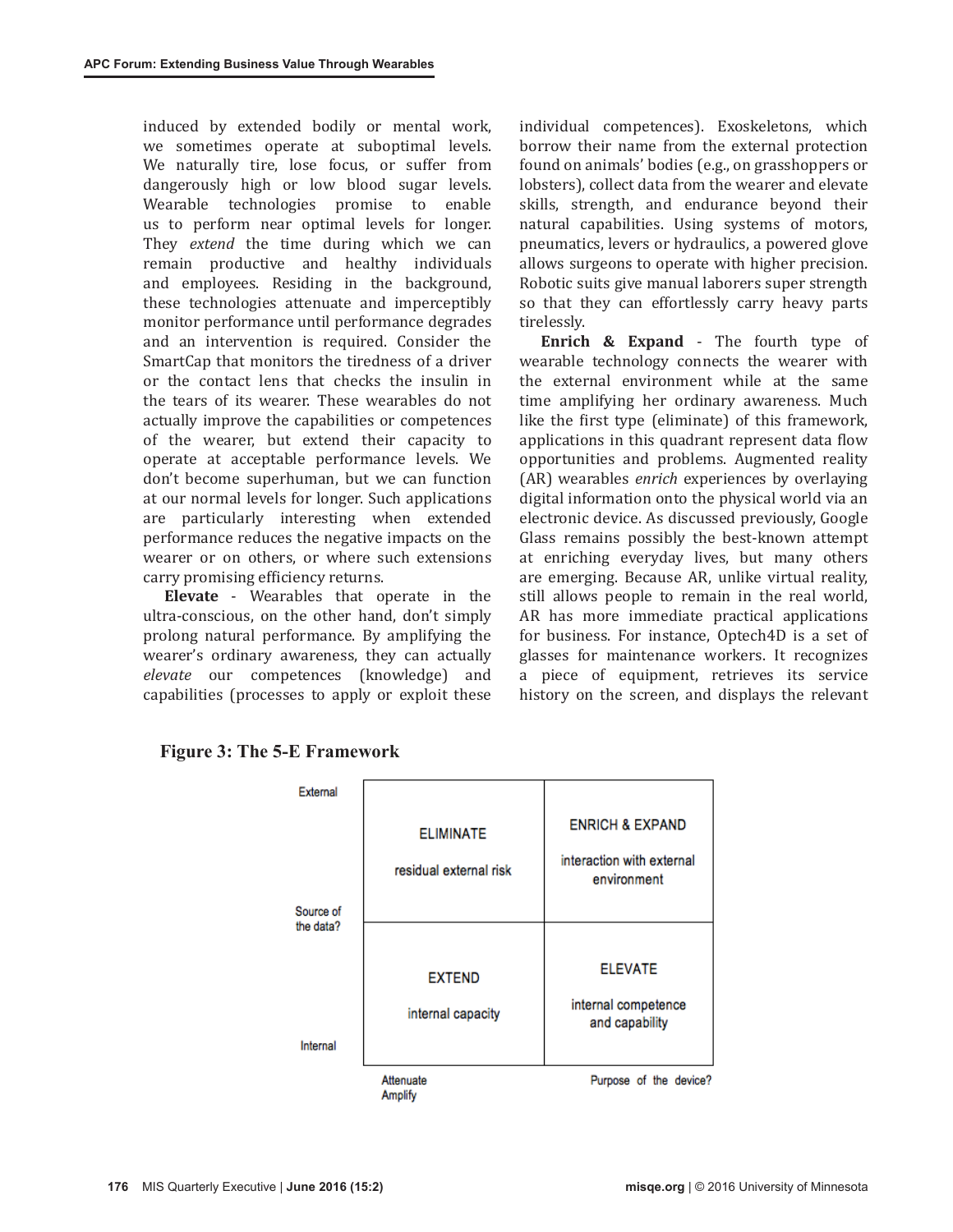maintenance procedures. Holograms are used for teaching and training purposes, and surgeons use a heads-up display combined with an ultrasound wand to "look under the skin" of the patient without having to turn to a monitor.

In other cases, wearables can use *external* data to expand experiences. For instance, belts and ankle bracelets (similar in appearance to homing devices that individuals under house arrest or parole are often required to wear) are available that signal which direction is north through subtle pulse sensations. These wearable compasses, which expand our senses and allow us a true feeling of absolute direction, found immediate applicability in military contexts, but were soon related to other applications. In large warehouse operations, such wearables can guide workers to the next items to be collected and give them the best route to get there. The collected data can then be used for warehouse layout optimization.

## Conclusions

The Internet continues to evolve from a collection of static HTML pages that could be accessed from desktop computers to a computing environment that truly drives anytime, anywhere data collection and access opportunities. This of course is propelled by the increasing miniaturization and connectedness of computers. We are now at the cusp of what Weiser projected 25 years ago in his prediction for the computer for the 21st century: the disappearance of the computer. When information and communication devices weave themselves into the fabric of everyday lives, they seemingly fade away from our consciousness. Rather than working knowingly with these devices (e.g., by going to an office and starting up a device), we can now take them for granted and work through them, unconsciously. Wearables now offer even more opportunities for computers to become highly embedded – and when we think through how they can combine different sources of information (internal and external), with different levels of engaging their wearers (attenuate or amplify data), we can envision promising new data flow solutions for wearers and other parties to eliminate risks, extend performance levels, elevate competencies and capabilities, and enrich and expand how we live and work.

The Internet of Everything is emerging. Everything and everyone in the world will soon carry and wear sensors, and sensor-based applications will become ubiquitous. Soon we will no longer think about these wearables as standalone smart devices, but as highly connected parts of systems of systems. When this happens, their value will shift further from the wearable device to the information that it provides. In fact, when things and people are increasingly connected, new ways of working and living may follow.

### Recommendations

The five Es present a framework for exploring opportunities to leverage wearables. By operating in the background, wearables might be employed and called to the conscious to *eliminate* external residual risks (or at least to reduce their impact and probability further). They can help monitor internal data and alert the wearer or others when performance decreases are sensed in order to improve operational capacity. When wearables do not reside in the unconscious, but rather amplify the wearer's ordinary awareness, they offer altogether different opportunities. When they use internal data, they can *elevate* the performance of the wearer, and amplify their competencies and capabilities beyond what they were normally able to accomplish. By utilizing external data sources, these wearables can also *enrich* and *expand* the experience of the user, either by adding a digital layer to their perception of the world or by introducing entirely new senses. Opportunities and problems in firms today exist in all of these areas. Managers commonly complain about risk management issues (eliminate through wearables), about the declining performance of their employees over time (extend through wearables), about how human skills (elevate through wearables) represent bottlenecks in supply chains and about how data accessibility issues limit organizational performance (enrich or expand such data experiences through wearables). Wearables can help with each one of these scenarios. In fact, given their immense data collection, processing, analysis and networking capabilities, one can think of combinations where wearables solve a host of these issues. They might sit in the background and attenuate some data, while at the same time amplify other data.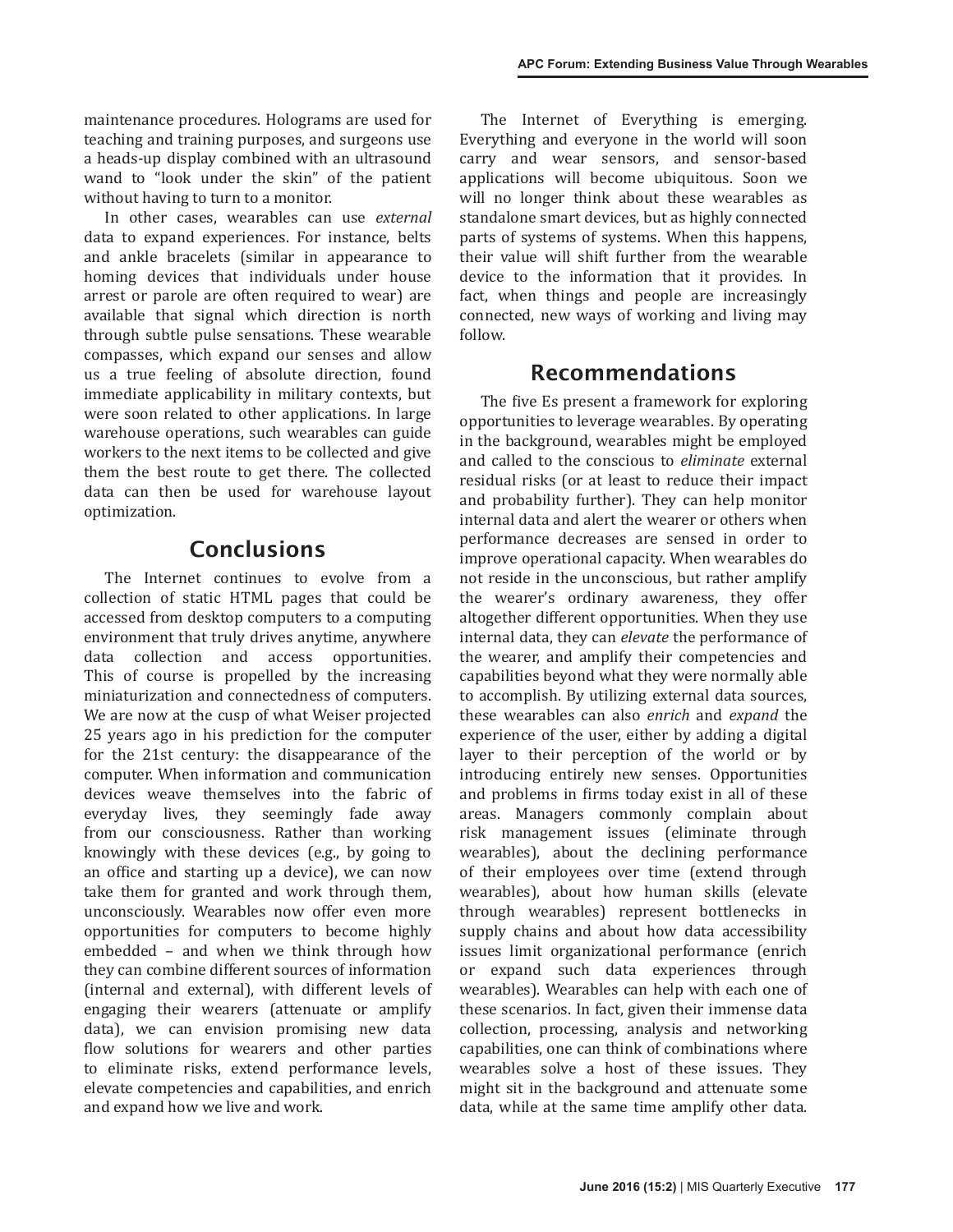Likewise, they can also expose the wearer to some contextual data (in order to solve at hand problems), while showing others collective data to improve organizational efficiencies.

### Appendix: The Termination of a Wearable

We conducted an interview with a senior engineer ('Mr. K') at a large, successful IT company with a long history of successes. Mr. K was involved in the development of the product based on his experience developing wearable technology while at university. In our interview, he provided insight into how and why an otherwise successful company created a wearable technology that failed when it went to market.

*Q: Where did the idea come from Mr. K: Our CEO loves tech and toys, and the idea came from one of our regular brainstorm meetings. We thought we could achieve the initial concept quickly- in six months or so– but we were so wrong.*

*Q: How did development proceed? Mr. K: We modified off-the-shelf products at first, to be roughly similar to what the finished product would do. The team leaders wanted new hardware every month, which was a very aggressive approach, but it also channelled a lot of energy and momentum into the team during the first stages of the project.*

*Q: How and why did things go wrong? Mr. K: The main issue was that the team leadership all had different visions for where the project was going. Perhaps this came about because they all disagreed on who was going to use the technology, and how they would use it.* 

*The biggest warning was that very few people on the team wore the device consistently for more than a few days. It was a clear sign that the product wasn't right. When a wearable product is compelling, you have to tell people to take it off.*

*Q: What are some of the things you personally learned from this project? Mr. K: I always ask three questions before any new product: Can my mom use it? Is there a way to present this so it will make her life better? Can she understand how this will make her life better? If a device can't be used or understood by someone who isn't tech savvy, to me that's a bad sign. Also, wearables have to be adaptive. They should be able to adapt to the wearer and their circumstances.*

*I've also thought a lot about how wearables fit with the body. In front of the eyes is the most important real estate on the body – if a message flashes in front of your eyes, it must be both important and timely. This is a contrast to watches - if a message flashes on your wrist, it is less intrusive, so the user tends to be more forgiving.* 

*Anything that has to do with apparel means that people will be fashion conscious, and functionality alone won't trump fashion. Of course, it depends where on your body the device is located, but aesthetics is especially important for wearables -- no one wants to look like a dork.*

*Q: If you were starting up again, what would you do differently as a result? Mr. K: I would focus on clarity -- starting with a compelling use case, then making sure you have a clear product vision and product road map. We needed a clear target audience – an answer to the question: "Who are we building this for?" I would want to spend a day in the life of a person who would use this product and find out why do they put it on and not take it off?*

*There was also too much focus on the hardware over the use of the device and the experience of the device.*

*Finally, there was too much pre-launch hype. The product was announced before development was finished, and our*